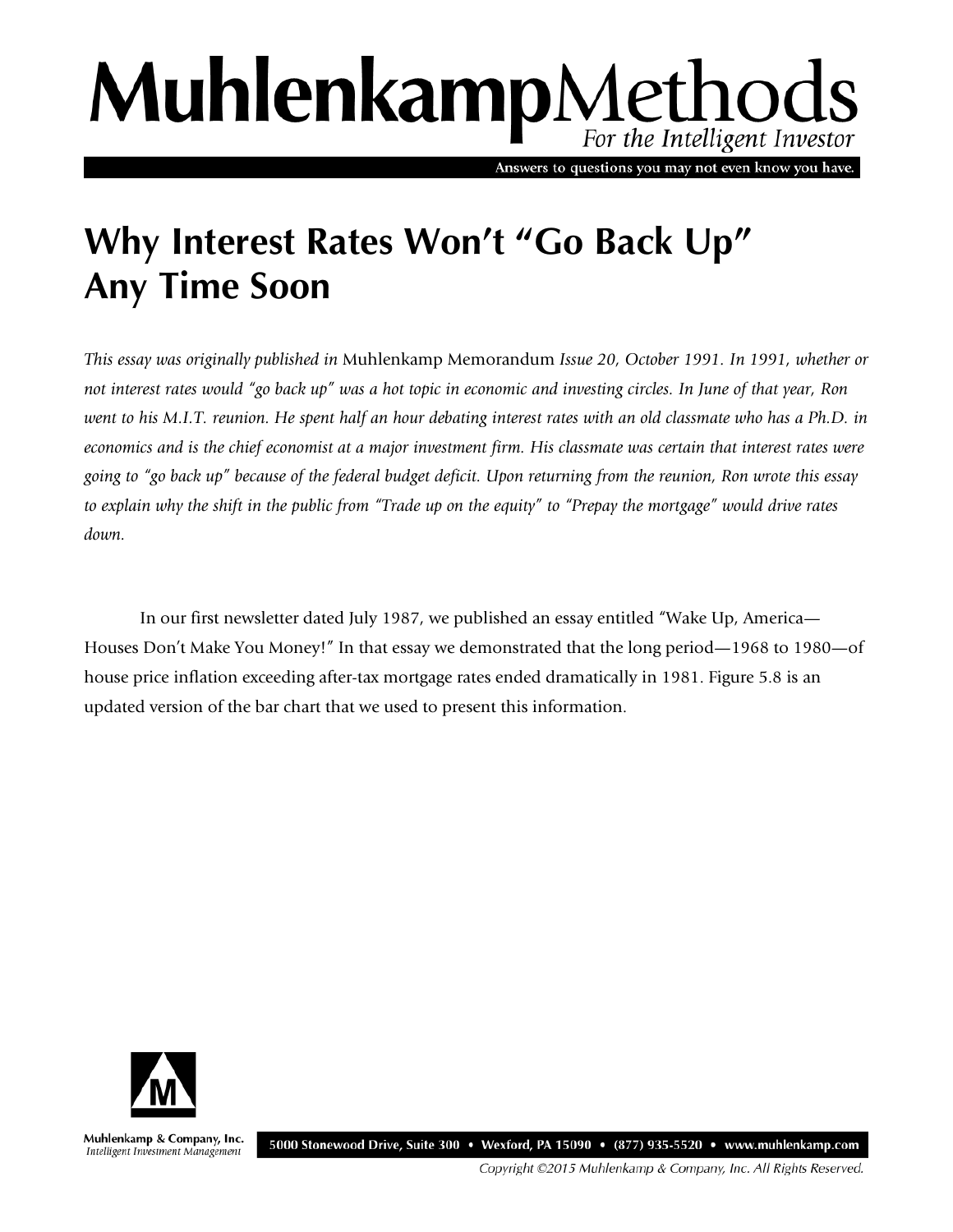

**Figure 5.8 Real After-Tax Mortgage Rate, 1952-91**

Our essay of 1987 and others like it had no impact. The public wasn't ready. Homebuyers continued to hold attitudes and exhibit behavior that made sense only in the 1968–80 period. Houses continued to be viewed as a "good investment." The limit on size was not family need in any real sense, but the amount that could be financed. Conventional wisdom continued to favor "trading up on the equity" in the belief that an even bigger house (mortgage) was an even better investment. Yet the chart makes it apparent that the game had changed in 1981. Since that time, after-tax mortgage rates have been well above inflation, making a big mortgage a big financial burden. But as long as people believed that house prices in their local area were outpacing inflation, our warning fell on deaf ears.

# **A Rude Awakening**

Recession and the decline in house prices in many parts of the country are now rudely awakening the American public. People who two years ago fully expected to continue "trading up" are now prepaying their mortgage. If there wasn't nearly a decade of financial pressure (see Figure 5.8) at work here, we could dismiss this trend as an emotional shift, subject to short-term reversal. But with this background, we must view it as a delayed realization, which will last at least as long as fundamental



Muhlenkamp & Company, Inc. 5000 Stonewood Drive, Suite 300 • Wexford, PA 15090 • (877) 935-5520 • www.muhlenkamp.com Intelligent Investment Management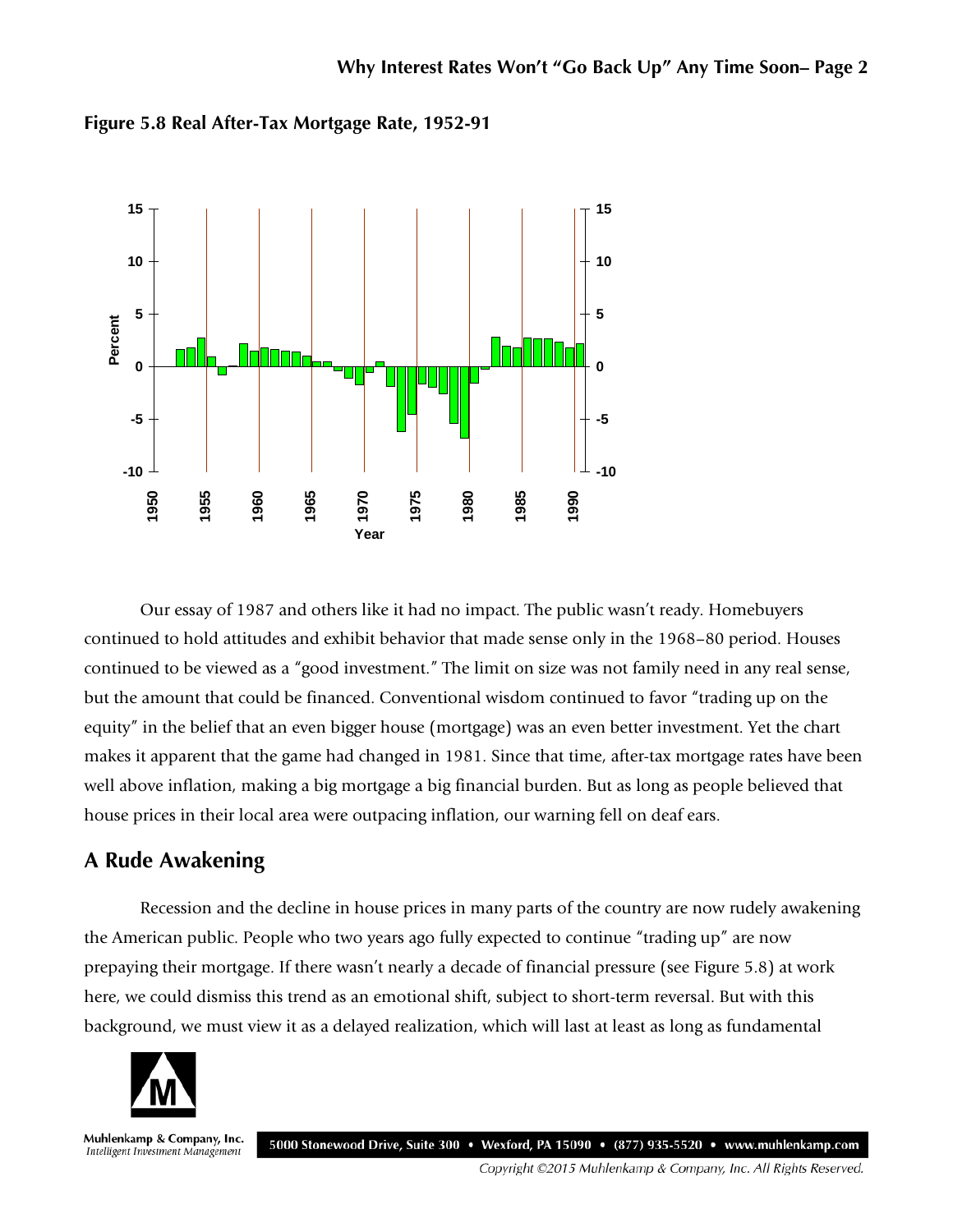#### **Why Interest Rates Won't "Go Back Up" Any Time Soon– Page 3**

pressures remain. In a recent month, 20% of those refinancing their mortgages went to 15- to 20-year fixed rate contracts, which says to us that homeowners are making long-term commitments to "prepay their mortgage" (relative to the standard 30-year contract) in ways not easily reversed. We therefore conclude that the American public is reversing its 25-year mindset. Instead of "trade up on the equity," the new rallying cry of homeowners is "prepay the mortgage." Please reread this paragraph three times; it's that important!

But the second part of the new reality has not yet sunk in. Despite a 10-year decline in interest rates, the mortgage-borrowing public, fearing that rates will "go back up," is still insisting on fixed-rate mortgages. Any fixed rate below 10% is being "locked up" in the belief that it's a temporarily low rate. Meanwhile, the borrower's retired parents are *hoping* that rates will go back up. Banks and savings and loans are telling us that despite the big drop in short-term CD rates (to the current 5% level), many retirees are shortening maturities to 30 or 90 days until rates "go back up." Due to the broad attitudinal changes that we've outlined above, we believe these people will be disappointed.

Contrary to popular opinion, bankers and other financial intermediaries don't care about the level of interest rates. They work on a 2% or 3% spread. The savers of the world (our parents) will receive 2% or 3% less on their deposits than we, the borrowers, are willing to pay. As long as borrowers were willing to pay high rates (because they expected to make money on the asset) they were not active in negotiating lower rates. In the last year, this expectation has reversed. Borrowers are no longer willing to pay 10% or 11%, so lenders (savers) will no longer receive 8%.

But that doesn't stop them from looking for it! Some walk into brokerage offices and buy anything that promises 8%. Today the demand for mortgage participation is so great that yields have been driven down to Treasury levels, even though the mortgages are subject to prepayment at the option of the borrower. People who buy Fannie Mae or Ginnie Mae certificates hoping for an 8% long-term return are going to be disappointed because, as we noted above, mortgage prepayments are increasing. These same people will be back in the marketplace two or three years from now looking for 8% again, and it will not be available.

Other people make basically the same mistake by buying current-coupon corporate and municipal bonds or preferreds. As interest rates fall these instruments will be called or redeemed at the earliest profitable opportunity. An October 11, 1991, *The Wall Street Journal* headline reported that the U.S. Treasury is purchasing some bonds for early retirement, a move it said "will shock many investors." Folks, all borrowers call or redeem their paper for the same reason you or I refinance our mortgage: lower interest costs. The ability to recognize and (more importantly) make your portfolio reflect this fact comes



Muhlenkamp & Company, Inc. 5000 Stonewood Drive, Suite 300 • Wexford, PA 15090 • (877) 935-5520 • www.muhlenkamp.com Intelligent Investment Management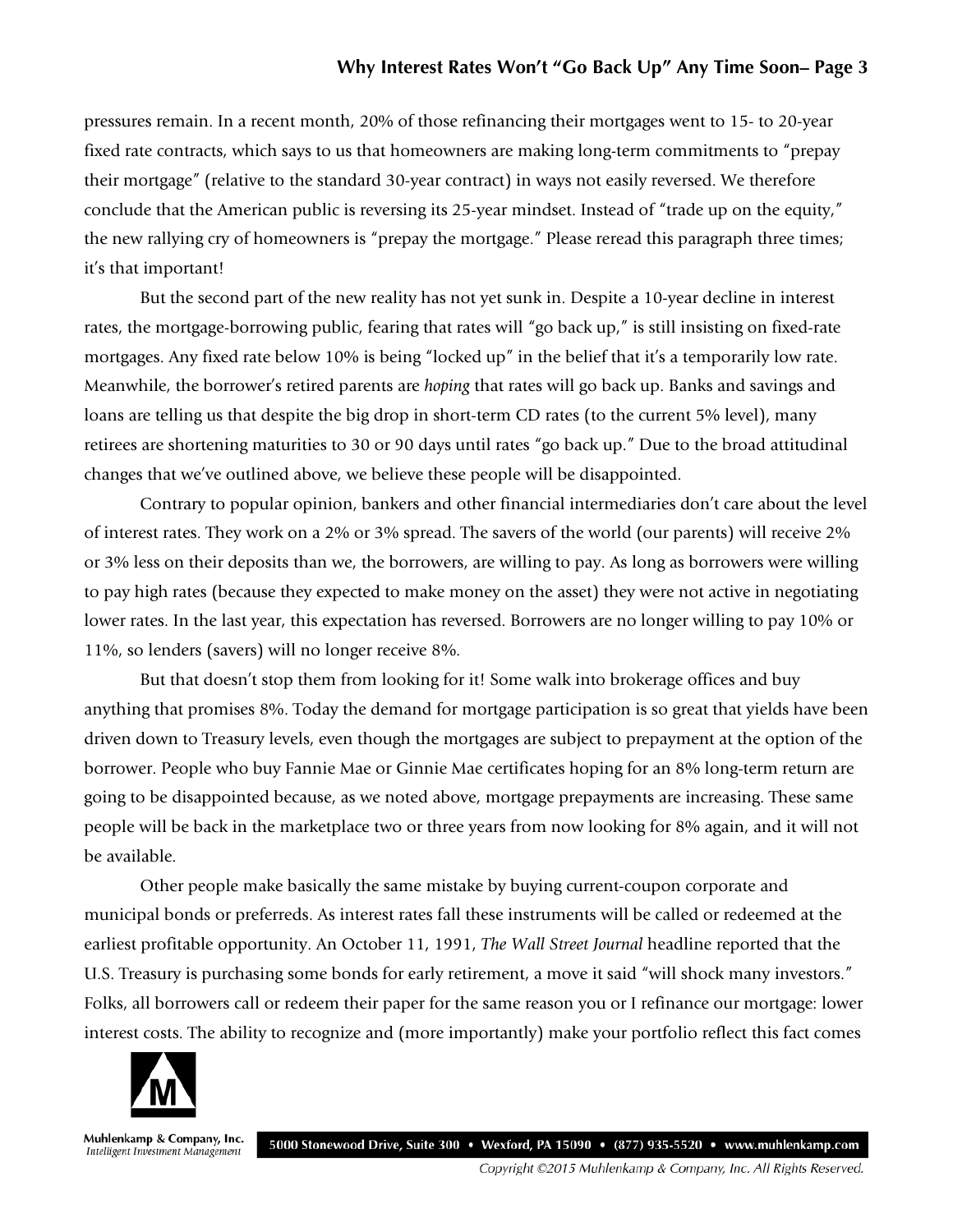from asking simple questions: Who is on the other side of the piece of paper? What will he or she do? It takes some thought and effort sometimes to get the answer, but it's worth it.

Here is our final comment: we know what the baby boomers are doing; they are paying down their mortgages, but we don't know what the retirees are going to do. In our 1989 essay "The Inflation Time Bomb," we warned that "incomes" were likely to drop from 8% to 5% or lower. The facts have now verified this, but the realization has not yet sunk in for most retirees. Most still live by the maxim: "spend the income—don't touch the principal." In the inflationary cycle of the past 20 years, this maxim has become a trap. Now becoming aware of the trap they are in, retirees' actions so far have merely been stopgap, searching for 8% short-term fixed income returns in a 5% world, with little attention paid to callability. Retirees are faced with the choice of investing in long-term assets, which carry price risk, or accepting a 40% cut (maybe more soon) in their "incomes."

As is often the case in investing, those who saw the pitfalls early have more and better options available for avoiding them. Those options are rapidly diminishing. You do not have to predict economic climate changes, but you must recognize them when they occur.

## **2007 Update**

"Normally," T-Bills are priced to yield about 1% over inflation.

"Normally," 30-year T-Bonds are priced to yield 2½%-3% over inflation.

"Normally," 30-year mortgages are priced to yield about 1% over 30-year T-Bonds.

"Normally," adjustable rate mortgages (ARMs) are priced to yield 2½%-3% over T-Bills.

During the period 1998-2004, nominal interest rates on 30-year mortgages fell from 8% to 6%; (see Figure 1.4.) So the cost of borrowing for a mortgage came down dramatically. And, during the 2001- 4 period, T-Bill yields were unusually low at a nominal 1% (and a Real, After-Tax Rate that was negative; see Figures 2.1 and 2.3.) Given the above-listed spreads, ARMs were available at about 4% (and various "teaser" rates were even lower). So if you refinanced your 8% fixed-rate mortgage of 1998 into an ARM in 2003, you could cut your rate in half.



Muhlenkamp & Company, Inc. 5000 Stonewood Drive, Suite 300 • Wexford, PA 15090 • (877) 935-5520 • www.muhlenkamp.com Intelligent Investment Management